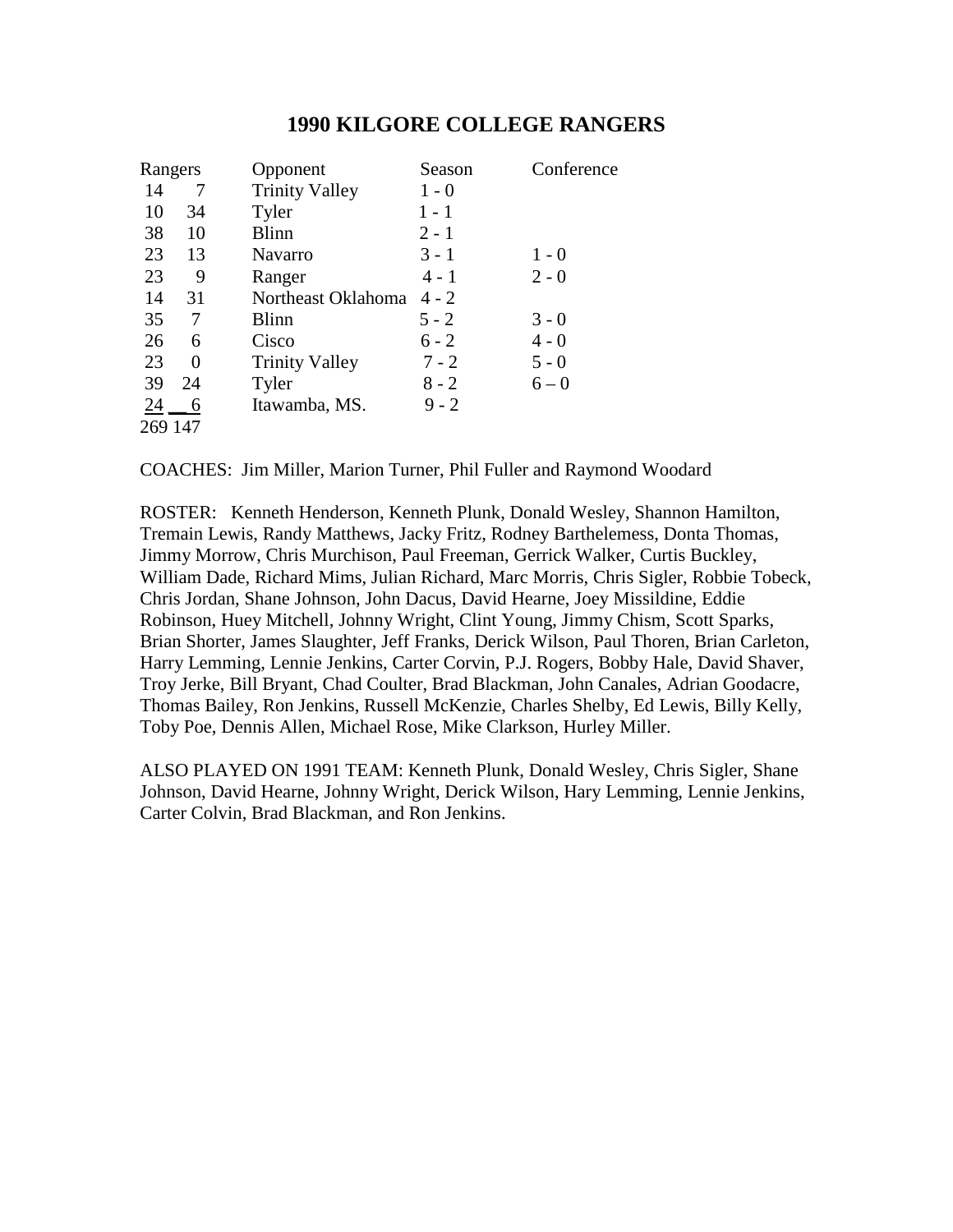| <b>Rangers</b> |          | Opponent              | <b>Season</b> | Conference |
|----------------|----------|-----------------------|---------------|------------|
| 30             | 27       | <b>Trinity Valley</b> | $1 - 0$       |            |
| 28             | 10       | Northeast Oklahoma    | $2 - 0$       |            |
| 24             | 14       | Tyler                 | $3 - 0$       |            |
| 24             | $\Omega$ | <b>Blinn</b>          | $4 - 0$       |            |
| 10             | 34       | <b>Navarro</b>        | $4 - 1$       | $0 - 1$    |
| 7              | 30       | Cisco                 | $4 - 2$       | $0 - 2$    |
| 13             | 20       | Ranger                | $4 - 3$       | $0 - 3$    |
| 18             | 29       | <b>Trinity Valley</b> | $4 - 4$       | $0 - 4$    |
| 19             | 35       | <b>Blinn</b>          | $4 - 5$       | $0 - 5$    |
|                | 10       | Tyler                 | $4 - 6$       | $0 - 6$    |
| 173            | 209      |                       |               |            |

COACHES: Jim Miller, Marion Turner, Phil Fuller, Raymond Woodard

ROSTER: Bo Adams, Ken Plunk, Donald Wesley, Robert Ford, Kevin Baker, Billy Anthony, John Stanley, Roger van Beveren, Brad Cade, Bryan Benedele, Paul Bob, Vincent Shelvin, Ashton Scott, Eddie Akins, Chris Sigler, Richard Mims, Torreon Evans, Chris Chism, Adrian Arline, Roy Nelson, Chris Chambers, Shane Johnson, Ernest Pillow, David Hearne, Allen Johnson, Andrea West, Johnny Wright, Derrick Wilson, Rodney Hunter, Bryan Blake, Andy Mikulenka, Harry Lemming, Lennie Jenkins, Carter Corvin, Brandon Salinas, David McMillan, Chad Junell, Rene Sandoval, Tyrone Brooks, Phillip Moore, Clint French, John Lisker, Joe Durham, Brad Blackman, Bryan Vaughn, Ron Jenkins, Steve Ashmore, Tony Dill, Jared Johnston, Joseph Asbell, Richard Relford, Michael Clarkson, Troy Jerke.

ALSO PLAYED ON 1992 TEAM: Bo Adams, John Stanley, Roger van Beveren, Eddie Akins, Chris Chism, Rodney Hunter and Jared Johnston.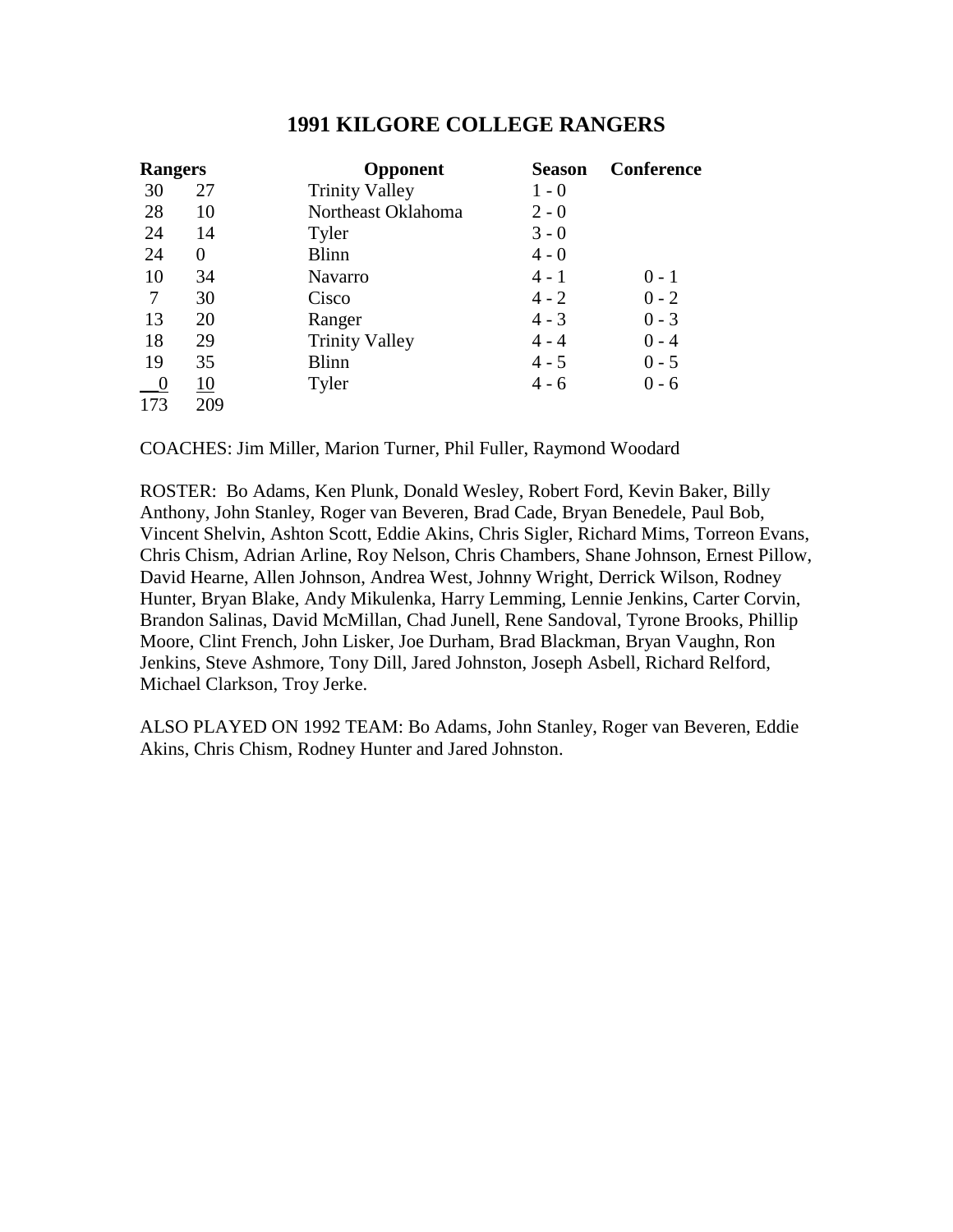| <b>RANGERS</b> |        | <b>OPPONENT</b>       | <b>SEASON</b> | <b>CONFERENCE</b> |
|----------------|--------|-----------------------|---------------|-------------------|
| 23             | 10     | <b>Trinity Valley</b> | $1 - 0$       |                   |
| 6              | 27     | Northeastern Oklahoma | $1 - 1$       |                   |
| 19             | 24     | Tyler                 | $1 - 2$       |                   |
| 16             | 26     | <b>Blinn</b>          | $1 - 3$       |                   |
| 20             | $14 *$ | <b>Navarro</b>        | $1 - 4$       | $0 - 1$           |
| 34             | $24 *$ | Cisco                 | $1 - 5$       | $0 - 2$           |
| 32             | $20 *$ | Ranger                | $1 - 6$       | $0 - 3$           |
| 47             | $43 *$ | <b>Trinity Valley</b> | $1 - 7$       | $0 - 4$           |
| 48             | $14 *$ | <b>Blinn</b>          | $1 - 8$       | $0 - 5$           |
| 7              | 50     | Tyler                 | $1 - 9$       | $0 - 6$           |
| 252            | 252    |                       |               |                   |

Forfeit 6 games because of ineligible player, costing team Co-Championship of Texas Eastern Athletic Conference

Head Coach: Marion Turner

Assistants: Raymond Woodard, Frank Scelfo, David Snelgrove and Joe Volentine

Players: Bo Adams, Adrian Arline, John Stanley, Jimmy Roeder, John Hicks, Sid Wilson, Bernasko Reddic, Roger van Beveren, Mark Sevier, Blaine Thompson, Rodney Coleman, Curits Viola, Royce Timms, Chad Cummings, Mark Atkerson, Earl Burleson, Chris Chism, Gary Turner, Robert Williams, Anthony Hubbard, Roy Nelson, Chris Chambers, Derrick Atchley, Donnie Graves, Eddie Akins, David Carlisle, Allen Johnson, Avery Kindred, Ralphael Lott, Alex Little, Bertram Benford, Rodney Hunter, Craig Riha, Zane Krempin, Jeff Key, Brandon Salinas, Jorge Diaz, LaRon Lawson, Chad Junell, Demetri Devault, Tyrone Brooks, Chris Nixon, Clay Lewis, Scott Bellamy, Tony Hutson, Bryan Vaughn, Courtney Murrell, Jared Johnston, Demetris Bucchanan, Zack Briscoe, David Alford, Richard Relford, Joe Zelinksy, Dominic Jones, Larry Baez and Mark Martin.

ASO PLAYED ON 1993 TEAM: John Hicks, Sid Wilson, Blaine Thompson, Rodney Coleman, Curtis Viola, Gary Turner, Derrick Atchley, Donnie Graves, David Carlisle, Zane Krempin, Jorge Diaz, Clay Lewis, Scott Bellamy, Tony Hutson, Zack Briscoe and David Alford.

ALSO PLAYED ON 1994 TEAM: Dominic Jones.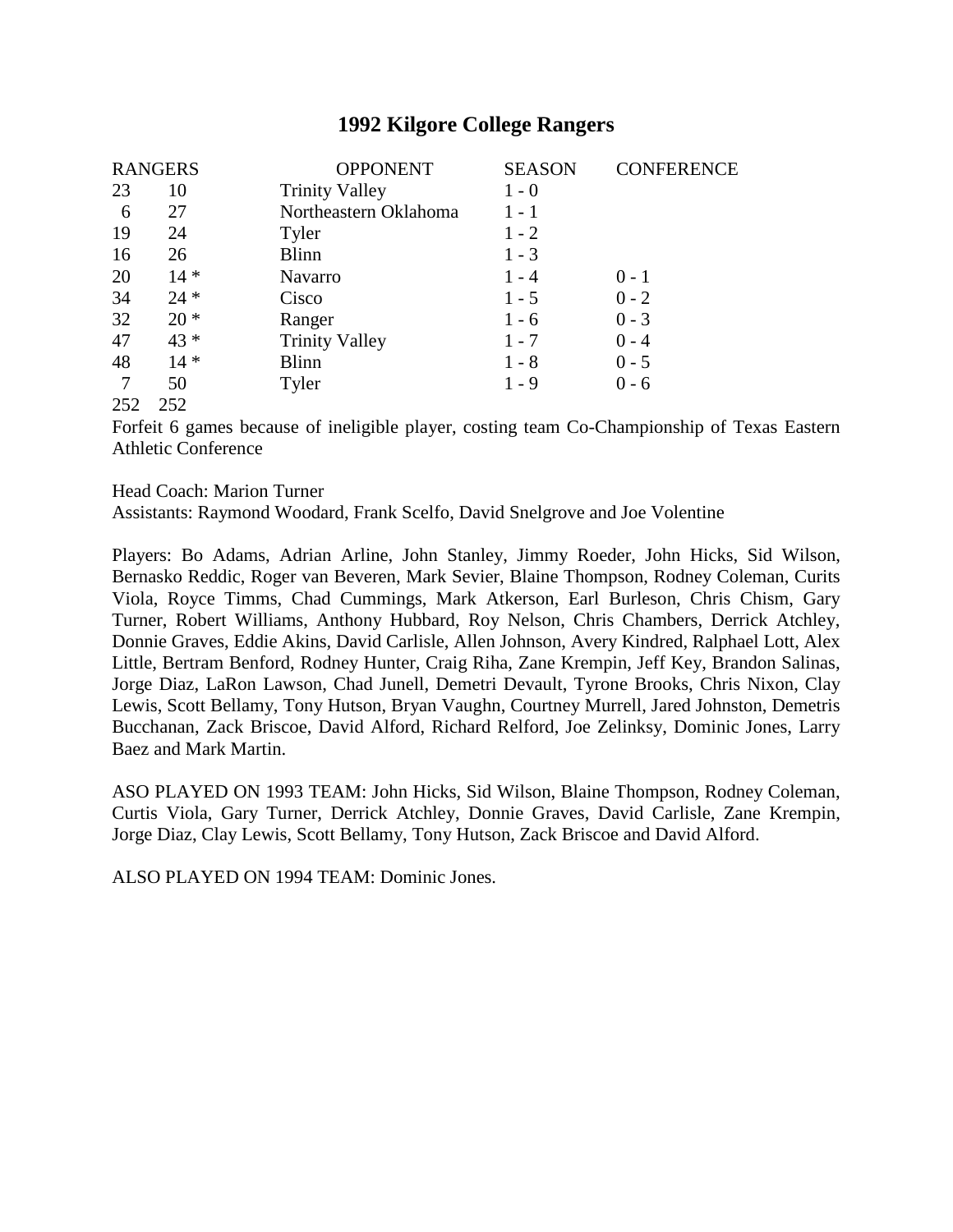|                | <b>RANGERS</b> | <b>OPPONENT</b>          | <b>SEASON</b> | <b>CONFERENCE</b> |
|----------------|----------------|--------------------------|---------------|-------------------|
| 3              | 28             | <b>Trinity Valley</b>    | $0 - 1$       |                   |
| 16             | 26             | Northwestern LA JV 0 - 2 |               |                   |
|                | 37             | Tyler                    | $0 - 3$       |                   |
| 16             | 17             | <b>Blinn</b>             | $0 - 4$       |                   |
| $\overline{0}$ | 22             | Navarro                  | $0 - 5$       | $0 - 1$           |
| 62             | 26             | Cisco                    | $1 - 5$       | $1 - 1$           |
| 37             | 48             | Ranger                   | $1 - 6$       | $1 - 2$           |
| 9              | 56             | <b>Trinity Valley</b>    | $1 - 7$       | $1 - 3$           |
| 6              | 30             | <b>Blinn</b>             | $1 - 8$       | $1 - 4$           |
| 21             | 28             | Tyler                    | $1 - 9$       | $1 - 5$           |
| 187            | 318            |                          |               |                   |

Head Coach: Marion Turner

Assistant Coaches: Raymond Woodard, Frank Scelfo, David Snelgrove

1993 Players: Deatto Mayfield, Gary Turner, Rodney Coleman, Curtis Viola, Sid Wilson, Shawn Stanley, Erick Smith, Malcolm LeBlanc, Jimmy Roeder, John Hicks, Manuel Evans, Culley Neal, Theo Lloyd, Michael Henry, Blaine Thompson, Rodney Oatts, Stevie Moore, Chris Holman, Matt Wieland, Cedric Redwine, Alex Mumphrey, Tyron Tarrant, Stacey Smith, Paul Parker, Ray Fisher, Derick Atchley, Donnie Graves, Chris Perry, Shea Lee, Jimmy Williams, David Carlisle, Brian Campbell, Zane Krempin, Rodney Cartwright, Zack Briscoe, Michael McNatt, Nathaniel Sanchez, Jorge Diaz, Shawn Sockwell, Laron Dickerson, Jessie Young, Wayne Whittington, Brian Bailey, Clay Lewis, Scott Bellamy, Robert Vasquez, Tony Hutson, Bill Johnson, David Alford, Carl Edwards, and Von Cross.

ALSO PLAYED ON 1994 TEAM: Deatto Mayfield, Shawn Stanley, Malcolm LeBlanc, Stevie Moore, Mattt Wieland, Cedric Redwine, Chris Perry, Brian Campbell, Rodney Cartwright, Nathaniel Sanchez, Jessie Young, Wayne Whittington, Robert Vasquez and Bill Johnson.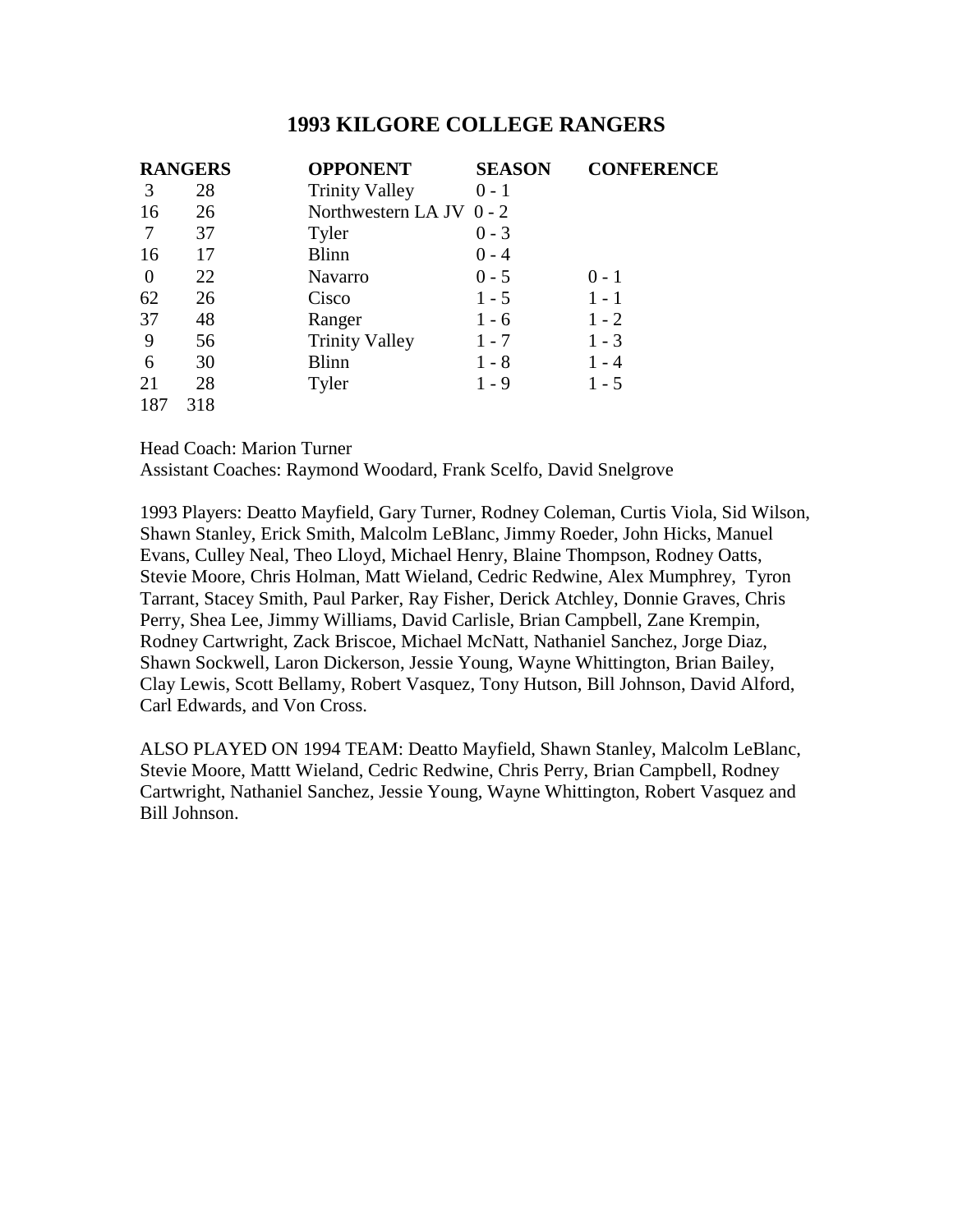| <b>RANGERS</b> |          | <b>OPPONENT</b>       |   | <b>SEASON</b>    | <b>CONFERENCE</b> |  |
|----------------|----------|-----------------------|---|------------------|-------------------|--|
| 15             | 0        | Northwestern LA JV    |   | $\left( \right)$ |                   |  |
| 56             | 27       | Middle Georgia CC     | റ |                  |                   |  |
| 34             | 8        | Dodge City, KS        | 3 |                  |                   |  |
| 34             | 31       | <b>Navarro</b>        | 4 |                  |                   |  |
| $\theta$       | 17       | Cisco                 | 4 |                  |                   |  |
| 33             | $\Omega$ | Ranger                |   |                  |                   |  |
| $\theta$       | 32       | <b>Trinity Valley</b> | 5 | 2                | 2                 |  |
| 9              | 22       | Northeast Oklahoma    | 5 | 3                |                   |  |
| 9              | 13       | <b>Blinn</b>          | 5 | 4                |                   |  |
| 27             | 3        | Tyler                 | 6 |                  | 3                 |  |
| 217            | 153      |                       |   |                  |                   |  |

COACHES: Head Coach: Marion Turner; Defensive Cordinator: Raymond Woodard; Linebackers & Secondary: Frank Scelfo; Offensive Line: David Snelgrove

FINISH: Tied for third place in TEC

ROSTER: Deatto Mayfield, Cedrick Redwine, Manuel Evans, Stevie Moore, Ron Boston, Chris Pierson, Malcolm LeBlanc, Brian Polk, Shawn Stanley, Prentice Taylor, Keith Henderson, Courtney Murrell, Dewayne Dotrey, Tom Zanovich, Cory Young, Calvin Garrett, Jerome Storey, Maurice Caraway, Matt Wieland, Blake Thomas, Tory Smith, Heath Pace, Desmond Williams, Cory Randle, Joe Moore, Chris Perry, Bentron Parker, Mike King, Brad Beauchamp, Darren Danielson, Vaughn Washington, Brian Campbell, Rodney Cartwright, Nathaniel Sanchez, Chad Thompson, Jesse Garcia, Jesse Young, Wayne Whittington, Fabian Gutierrez, Brian Bailey, Doug Johnnie, Jason West, Robert Vanquez, Duff Snider, P.J. Livesay, Bill Johnson, Chris Haden, Taryll Robinson, Dominic Jones, Carl Edwards, Jeff Mayberry and David Alsip.

ALSO PLAYED ON 1995 TEAM: Ron Boston, Chris Pierson, Brian Polk, Prentice Taylor, Keith Henderson, Tom Zanovich, Tory Smith, Bentron Parker, Mike King, Darren Danielson, Vaughn Washington, Chad Thompson, Doug Johnnie, Duff Snider, P.J. Livesay, Chris Haden, Taryll Robinson, Jeff Mayberry and David Alsip.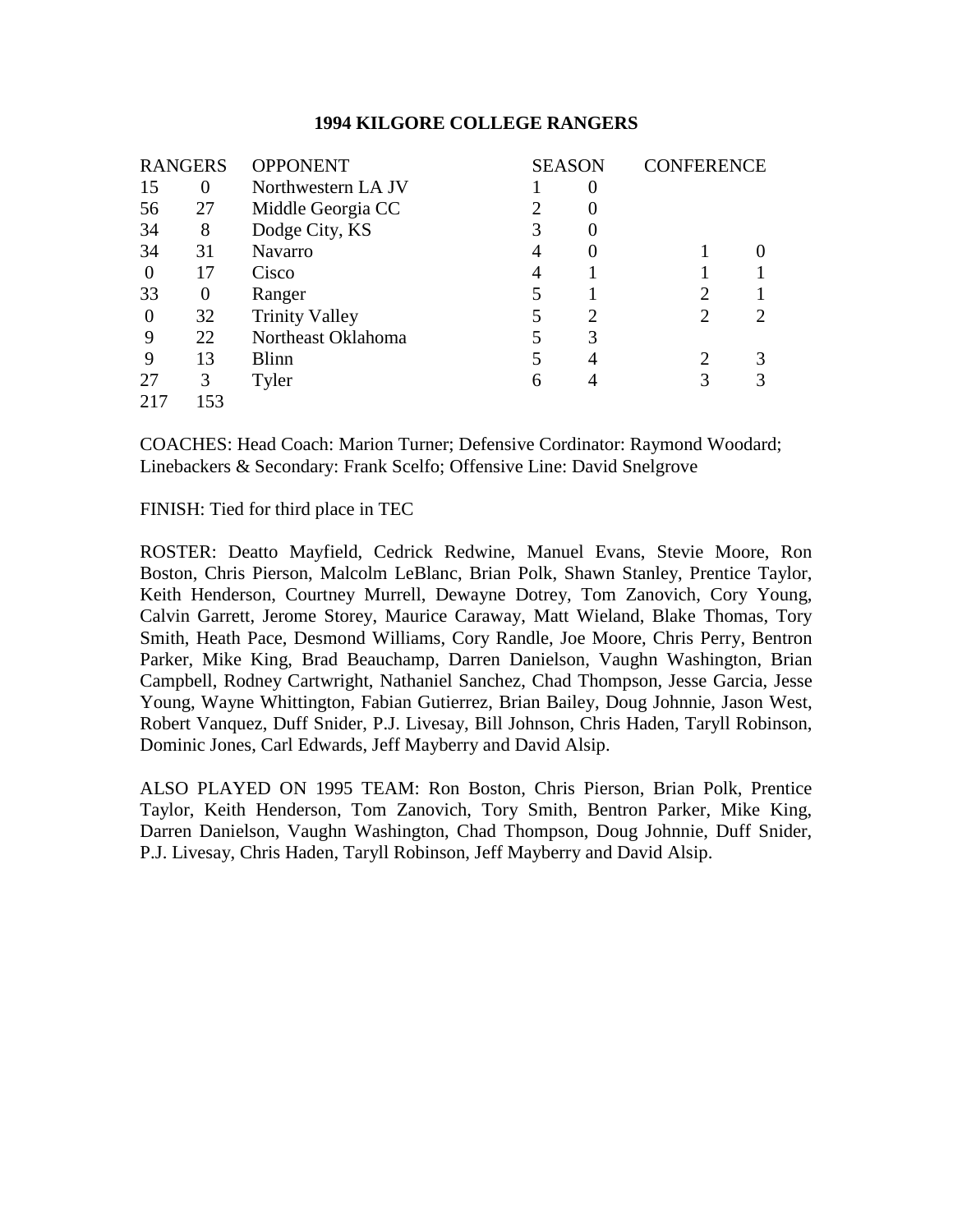| <b>RANGERS</b> | <b>OPPONENT</b>                  | <b>SEASON</b> | <b>CONFERENCE</b> |
|----------------|----------------------------------|---------------|-------------------|
| $21 - 24$      | Middle Georgia, Ga.              | $0 - 1$       |                   |
| $33 - 0$       | Dodge City, Ks.                  | $1 - 1$       |                   |
| $0 - 31$       | (Forfeit Win) $2 - 1$<br>Navarro |               | $1 - 0$           |
| $35 - 0$       | Cisco                            | $3 - 1$       | $2 - 0$           |
| $35 - 10$      | Ranger                           | $4 - 1$       | $3 - 0$           |
| $10 - 13$      | <b>Trinity Valley</b>            | $4 - 2$       | $3 - 1$           |
| $30 - 20$      | Northeast Oklahoma               | $5 - 2$       |                   |
| $14 - 45$      | <b>Blinn</b>                     | $5 - 3$       | $3 - 2$           |
| $34 - 28$      | Tyler                            | $6 - 3$       | $4 - 2$           |
| $20 - 38$      | Cisco*                           | $6 - 4$       |                   |

\* Semi-Final Playoff Game

Second Place Tie in Conference with Cisco

Chris Johnson, Kevin Houston, Ricky Flakes, Cedrick Carter, Ron Boston, Chris Pierson, Keith Henderson, Brian Polk, Curtis Ford, Prentice Taylor, Raylon Horn, Scott Ramey, Tom Zanovich, Shayne Shrader, Jerry Simon, Chad Stanley, Ashanti Allen, Jason King, Alphonso Blake, Brad Fortson, Tory Smith, Ezra Brown, David Johnson, Doug Shanks, Joe Moore, Eric Standley, Anthony Jones, Bentron Parker, Mike King, Darren Danielson, Jerald Thompson, Vaughn Washington, Chad Thompson, London Dunlap, David Howerton, Todd Bailey, Guido Bordano, Fabian Gutierrez, Jason Shepherd, Doug Johnnie, Jamey Bardwell, Kevin Wood, Duff Snider, Tim Story, P.J. Livesay, Shannon Thompson, Chris Haden, Masculine Walker, Taryll Robinson, Kenneth Riedinger, Cedrick Horton, Jeff Mayberry, David Alsip

ALSO PLAYED ON 1996 TEAM: Chris Johnson, Kevin Houston, Cedrick Carter, Shayne Shrader, Raylon Horn, Jason King, Brad Fortson, Doug Shanks, Eric Standley, Jerald Thompson, London Dunlap, Todd Bailey, Guido Bordano, Jason Shepherd, Jamey Bardwell, Kevin Wood and Masculine Walker.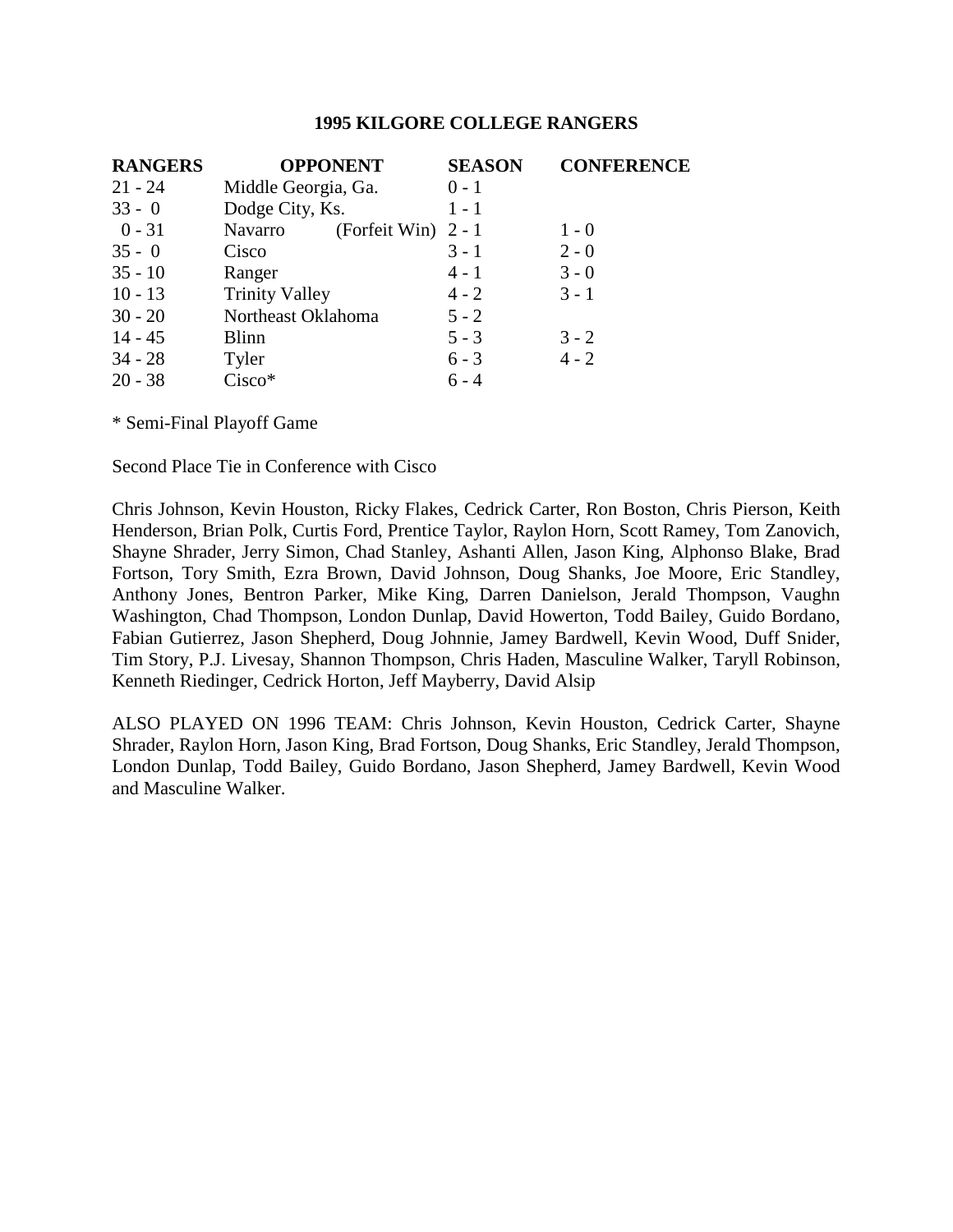| <b>RANGERS</b> | <b>OPPONENT</b>       | <b>SEASON</b> | <b>CONFERENCE</b> |
|----------------|-----------------------|---------------|-------------------|
| $21 - 20$      | Middle Georgia, Ga.   | $1 - 0$       |                   |
| $13 - 9$       | <b>Trinity Valley</b> | $2 - 0$       |                   |
| 6 - 44         | Navarro               | $2 - 1$       | $0 - 1$           |
| $24 - 40$      | Cisco                 | $2 - 2$       | $0 - 2$           |
| $43 - 20$      | Ranger                | $3 - 2$       | $1 - 2$           |
| $7 - 42$       | <b>Trinity Valley</b> | $3 - 3$       | $1 - 3$           |
| $17 - 35$      | Northeast Oklahoma    | $3 - 4$       | $1 - 4$           |
| $8 - 24$       | <b>Blinn</b>          | $3 - 5$       | $1 - 5$           |
| $21 - 63$      | Tyler                 | $3 - 6$       | $1 - 6$           |

**RANGERS:** Chris Johnson, Ron Manning, Kevin Houston, Kerrie Washington, Cedrick Carter, Troyce Landon, Shayne Shrader, Jerry Simon, Brandon Sims, J.J. Carter, Rodney Washington, Raylon Horn, Ronnie Melton, Chris White, Donnis Lemon, Corey Scott, George Ross, Carlos Bellamy, Jackie Warren, Billy Don Walker, Untorio Jones, Quincy Watson, Jason King, Anthony Smith, Reggie King, Chris Pacheco, Tromaine Scott, David Johnson, Barron Dawson, Jerome White, Eric Standley, Cody Wheat, Brad Fortson, Corey Moore, Tim Story, Andrew Hunter, Jerald Thompson, Talmadge Spivey, London Dunlap, Chad Hogue, Ray Garrett, Brad Boykin, Todd Bailey, Chris Davis, Larry Veale, Guido Bordano, Micah Dyer, Jason Shepherd, Enoch Jackson, Jamey Bardwell, Kevin Wood, Eric Garcia, Dan Deagan, Donald Mitchell, Soloman Thomas, Eric McCardell, Robert Williams, Matt Buck, Sedrick Horton, Doug Shanks, John Caravello, Marcus Sanders, Masculine Walker, John Allen

ALSO PLAYED ON 1997 TEAM: Kerrie Washington, Brandon Sims, Corey Scott, Carlos Bellamy, Tromaine Scott, Jerome White, Cody Wheat, Corey Moore, Andrew Hunter, Larry Veale, Micah Dyer, Eric Garcia, Donald Mitchell, Soloman Thomas, Marcus Sanders and John Allen.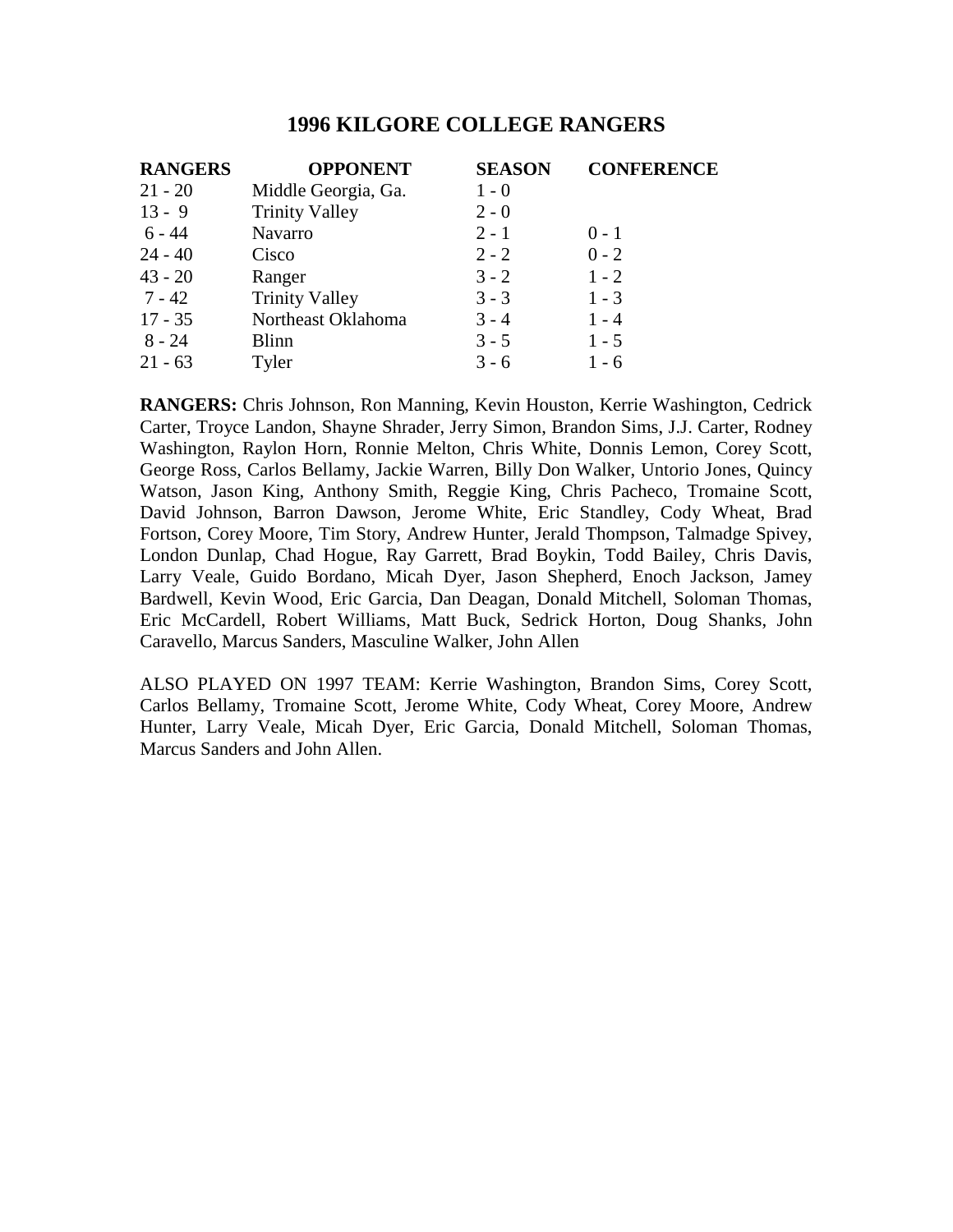| <b>Opponent</b>          | KC | Opp. | <b>Season</b> | <b>Conference</b> |
|--------------------------|----|------|---------------|-------------------|
| Middle Georgia           | 30 | 28   | $1-0$         |                   |
| <b>Trinity Valley CC</b> | 13 | 38   | $1-1$         |                   |
| Navarro College          | 10 | 24   | $1 - 2$       | $0 - 1$           |
| Cisco College            | 31 | 24   | $2 - 2$       | $1 - 1$           |
| <b>Ranger College</b>    | 16 | 6    | $3-2$         | $2 - 1$           |
| Trinity Valley CC        | 28 | 35   | $3 - 3$       | $2 - 2$           |
| Northeast Okla.          | 17 | 28   | $3-4$         | $2 - 3$           |
| <b>Blinn College</b>     | 6  | 35   | $3 - 5$       | $2 - 4$           |
| Tyler Jr. College        | 19 | 3    | $4 - 5$       | $3 - 4$           |

COACHES: Scott Hale, head coach; Jim Rieves, defensive coordinator; Todd Fowler, offensive coordinator; Johnny Jernigan, defensive line; and Billy Tipps, linebackers.

SOPHOMORES: Bird Jones, Kerrie Washington, Cody Wheat, Carlos Bellamy, Brandon Sims, Chris White, Corey Scott, Shaylon Hart, Anthony Smith, Barron Dawson, Cory Moore, Andrew Hunter, Jerome White, Eric Garcia, David Howerton, Larry Veale, Micah Dyer, Soloman Thomas, Donald Mitchell, Kenneth Riedinger, Tromaine Scott, Marcus Sanders and John Allen.

FRESHMEN: Lee McCowan, Bennie Jones, Doug Reece, Roderick Wilson, Johnny McHenry, Jason Olford, Clinton Redo, Adrian Denmark, Irik Archie, Tim Holt, Twone Simmons, MaCario Dade, Kennis Mumphrey, Michael Harmon, Anthony King, Lamont Turner, Michael Broaddus, Cenard Fisher, Derrick Turner, Charles Ross, Shaun Hinton, Omega Holman, Scott Williams, Pleas Fite, Wendell Woods, Derrick Faulk, Cedric Scott, Terry Hawkins, Ken Devereaux, Marlon Lee, Michael Bogue, Kevin Tinney, Jerrell Dunavant, Bubba Rivers, Damean Morris, Adarrell Silmon, Kris Duplissey, Otavius Baker, Harrison Bailey.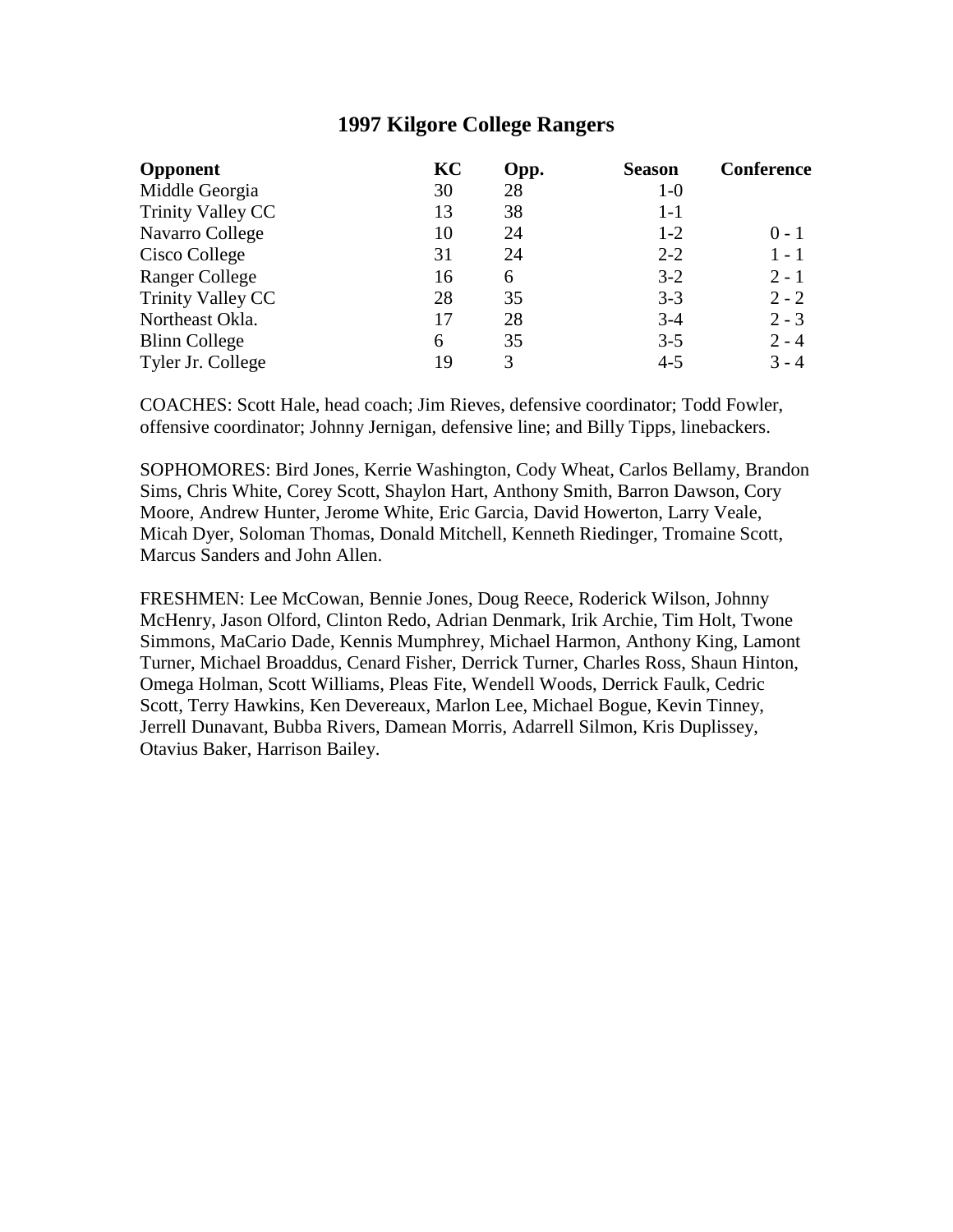| Opponent              | KC - Opp. | Season  | Conference |
|-----------------------|-----------|---------|------------|
| Middle Georgia        | $21 - 27$ | $0-1$   |            |
| Trinity Valley CC     | $2 - 11$  | $0 - 2$ |            |
| Navarro College       | $14 - 17$ | $0 - 3$ | $0 - 1$    |
| Cisco College         | $24 - 20$ | $1-3$   | $1 - 1$    |
| <b>Ranger College</b> | $26 - 14$ | $2 - 3$ | $2 - 1$    |
| Trinity Valley CC     | $2 - 34$  | $2 - 4$ | $2 - 2$    |
| Northeast Okla.       | $19 - 40$ | $2 - 5$ | $2 - 3$    |
| <b>Blinn College</b>  | $10 - 16$ | $2 - 6$ | $2 - 4$    |
| Tyler Jr. College     | $10 - 19$ | $2 - 7$ | $2 - 4$    |

COACHING STAFF: Scott Hale, head coach; Jim Rieves, defensive coordinator; Paul Lane, offensive coordinator; Troy Reed, wide receivers; Johnny Jernigan, defensive line; Billy Tipps, inside linebackers; Chuck Rawlings, outside linebackers.

SOPHOMORES: Kennis Mumphrey, Bubba Rivers, Jason Olford, Henry Knight, Douglas Reece, Chad Luttrull, Johnny McHenry, Kris Duplissey, Irik Archie, MaCario Dade, Lamont Turner, Michael Broaddus, Cenard Fisher, Derrick Turner, Matt White, Omega Holman, Marcus Chretien, Marlon Lee, Michael Bogue, Clinton Redo, Aaron Kohn.

FRESHMEN: Albert Powell, Braxton O'Banion, Greg Lawson, Cornelius Hines, John Evans, Patrick Thomas, Ryan Bisetti, Myreo Sampson, Dexter Daniels, Cedric Holman, Cecile Moore, Adrien Lee, Stacie Washington, Reggie Thomas, Brian Truett, Tim Robinson, Allen Houston, Corey Tugwell, Curtis Curphy, Brian Lee, Ronnie Harper, Ja'Maris Dixon, Pleas Fite, Danarius Watson, Mark Harris, Derrick Henderson, Carnelius Woolridge, Tim Ditsworth, Doran Yilla, Caleb Hall, Josh Hall, Derrick Pickens, Matt Dever, Cornelius Green, Lance Freeman.